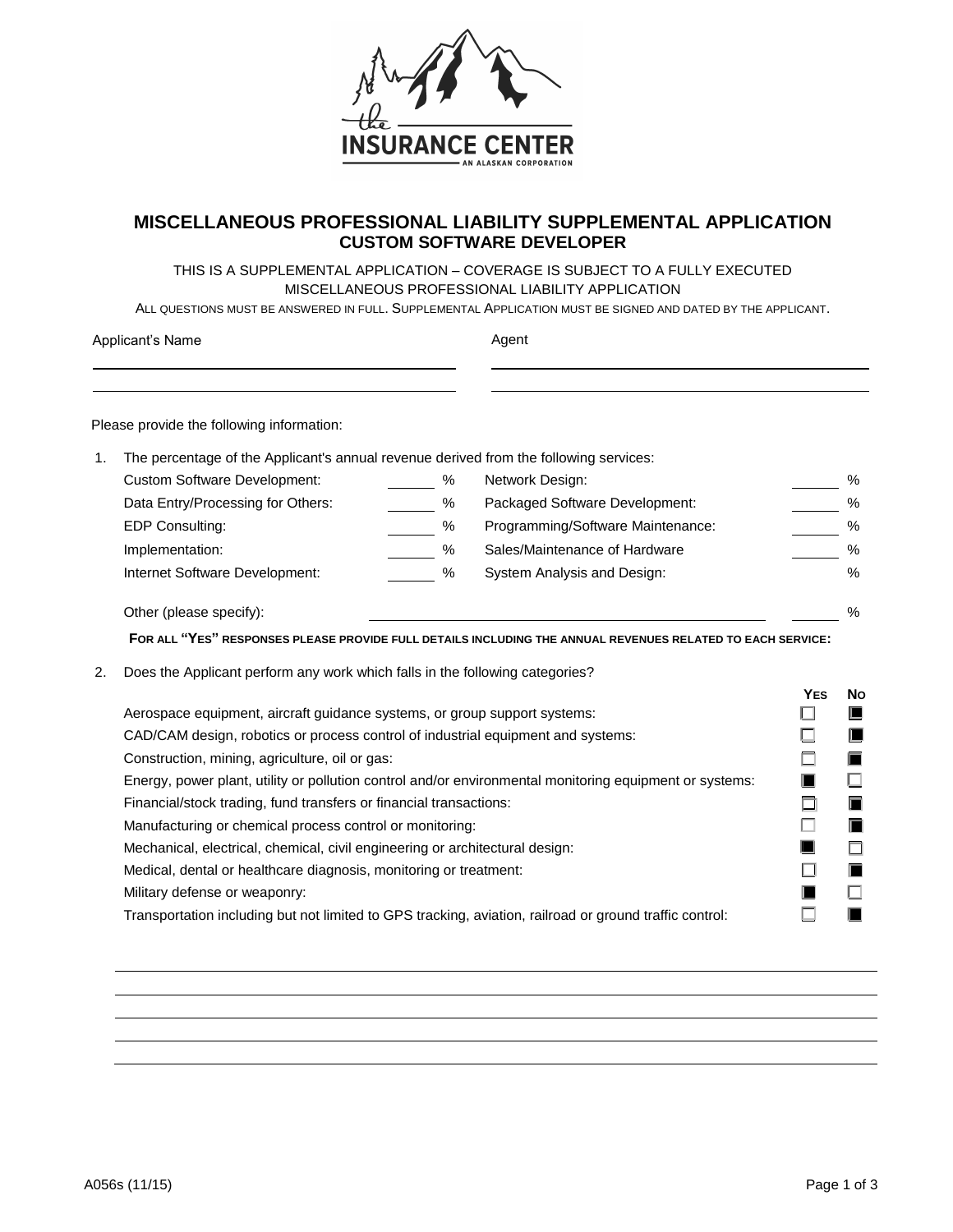3. Is the Applicant an Internet Service Provider?

If yes, does the Applicant provide any internet access or maintain any of the following services?

|                                | <b>YES</b> | <b>No</b> |                                  | <b>YES</b> | No.  |
|--------------------------------|------------|-----------|----------------------------------|------------|------|
| Chat Room                      |            |           | <b>Online Purchasing Service</b> |            |      |
| <b>Bulletin Board</b>          |            |           | Web Host                         |            |      |
| <b>E-Mail Service Provider</b> |            |           | Web Portal                       |            |      |
| Online Database                |            |           | Web Search Engine                |            |      |
| Other (please specify):        |            |           |                                  |            | $\%$ |

## **PLEASE READ BELOW AND COMPLETE SIGNATURE BLOCK ON LAST PAGE**

## **IMPORTANT NOTICE**

As part of our underwriting procedure, a routine inquiry may be made to obtain applicable information concerning character, general reputation, personal characteristics, and mode of living. Upon written request, additional information as to the nature and scope of the report, if one is made, will be provided.

For the purposes of this application, the undersigned authorized agent of all person(s) and Entity(ies) proposed for this insurance declares that, to the best of his/her knowledge and belief, after reasonable inquiry, the statements in this application, and in any attachments, are true and complete. The Company is authorized to make any inquiry in connection with this application. Accepting this application does not bind the Company to issue a policy.

The information contained in and submitted with this application is on file with the company and is considered physically attached to this application. This application and such information will become part of, and be considered physically attached to, any policy issued as a result of this application. If, as a result of this application, a policy is issued, the Company will have relied upon this application and on such attachments.

If the statements in this application or in any attachment change materially before the effective date of any proposed policy, the applicant must notify the Company, and the Company may modify or withdraw any quotation.

The undersigned declares that the person(s) and entity(ies) proposed for this insurance Understand that:

- (A) The policy for which application is made will apply only to claims first made or deemed made during the period in which the policy is in effect; and
- (B) The Limits Of Liability contained in the policy will be reduced, and may be completely exhausted, by the payment of defense expenses and, in such event, the Company will not be responsible for the continued defense of any claim or be liable for the defense expenses or for the amount of any judgment or settlement to the extent that any of the foregoing exceed any applicable Limit Of Liability; and
- (C) Defense expenses will be applied against any applicable deductible.

## **FRAUD STATEMENT FOR THE STATE(S) OF:**

**Alabama, Alaska, Arizona, Arkansas, California, Connecticut, Delaware, District of Columbia, Georgia, Idaho, Illinois, Indiana**, **Iowa, Louisiana**, **Massachusetts**, **Michigan**, **Minnesota, Mississippi**, **Missouri**, **Montana**, **Nebraska**, **Nevada, New Hampshire**, **North Carolina**, **North Dakota**, **Rhode Island, South Carolina**, **South Dakota**, **Texas**, **Utah**, **Vermont**, **West Virginia**, **Wisconsin**, **Wyoming**: Any person who knowingly presents a false or fraudulent claim for payment of a loss or benefit or knowingly presents false information in an application for insurance is guilty of a crime and may be subject to fines and confinement in prison.